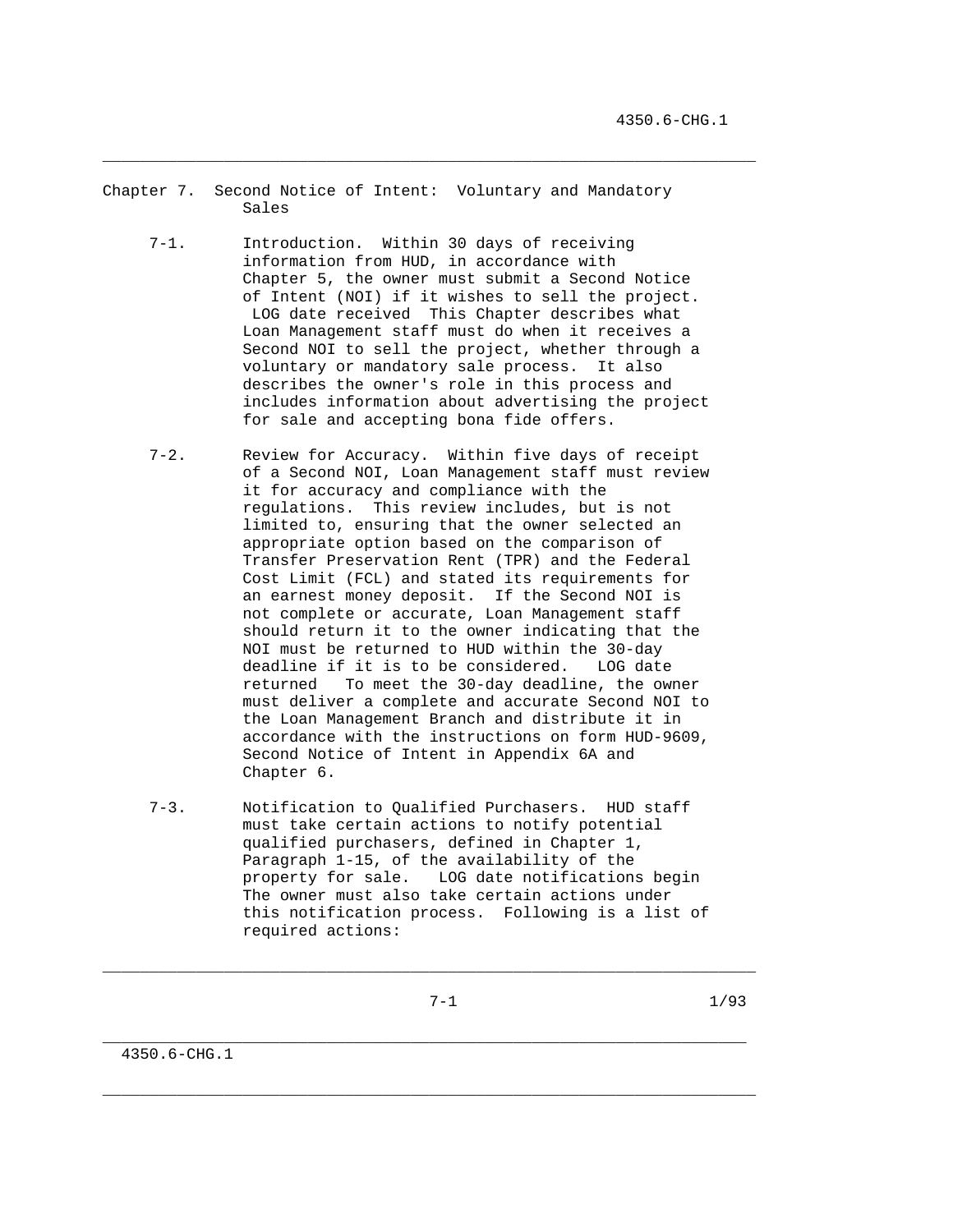- A. Within five days of determining that the Second NOI is complete and accurate, Loan Management staff will:
	- 1. Send written notification, which contains the data cited in Paragraph 2.a. through e. below, about the sale of the property to any known potential qualified purchasers, including potential purchasers identified in accordance with Paragraph B.1.e. below:
	- 2. Provide the Preservation Division in Headquarters (Preservation Division) with:
		- a. The name and address of the property;
		- b. The name and address of the owner and any owner representatives;
		- c. The sizes, types and number of units;
		- d. The amount of earnest money deposit required;
		- e. The Transfer Preservation Value (TPV) of the property;
		- f. The names and addresses of major general circulation newspapers in the project area; and
		- g. The names and addresses of minority newspapers and newsletters in the area.
	- 3. Provide the Resident Initiative Specialist (RIS) with the information in Paragraphs 2.a. through e. above.
- B. Within five days of receiving the information from the Loan Management Branch, the Preservation Division will:
	- 1. Contract for services to place notices in the major local newspapers in the project area and the regional edition of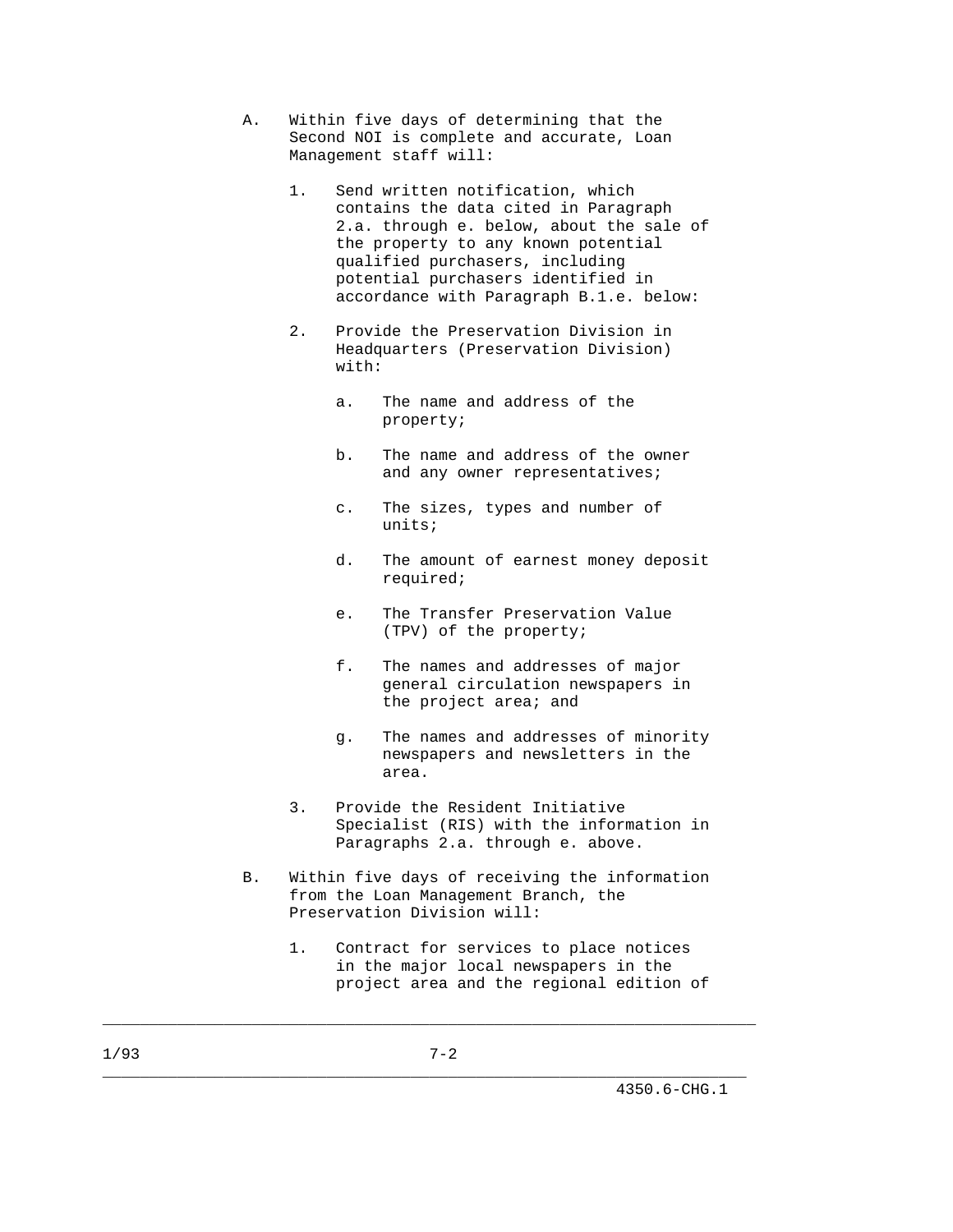the Wall Street Journal. If several projects are available for sale at the same time, the notices may list more than one project. Each notice will include:

\_\_\_\_\_\_\_\_\_\_\_\_\_\_\_\_\_\_\_\_\_\_\_\_\_\_\_\_\_\_\_\_\_\_\_\_\_\_\_\_\_\_\_\_\_\_\_\_\_\_\_\_\_\_\_\_\_\_\_\_\_\_\_\_\_\_\_\_\_\_

- a. The information contained in Paragraphs A.2.a. through e. above;
- b. All timeframes during which potential purchasers may submit offers to purchase the project in accordance with Paragraph 7-4;
- c. The procedure for submitting an expression of interest to the Loan Management Branch in accordance with Paragraph 7-5;
- d. Brief information about use restrictions and submission of a POA;
	- e. A statement advising potential purchasers that they may place their names on a general mailing list, being developed by the Preservation Division, to receive copies of future notices; and
	- f. The address of the Preservation Division where the mailing list is being developed.
	- 2. Ensure that notices are placed at least once weekly and Sunday at each of the times shown below or until the owner accepts a bona fide offer. Some projects may be advertised more often if group advertisements are used. The Preservation Division should place the advertisements:
		- a. Within 25 days of receipt of a Second NOI;
		- b. Six months after receipt of a Second NOI; and

\_\_\_\_\_\_\_\_\_\_\_\_\_\_\_\_\_\_\_\_\_\_\_\_\_\_\_\_\_\_\_\_\_\_\_\_\_\_\_\_\_\_\_\_\_\_\_\_\_\_\_\_\_\_\_\_\_\_\_\_\_\_\_\_\_\_\_\_\_\_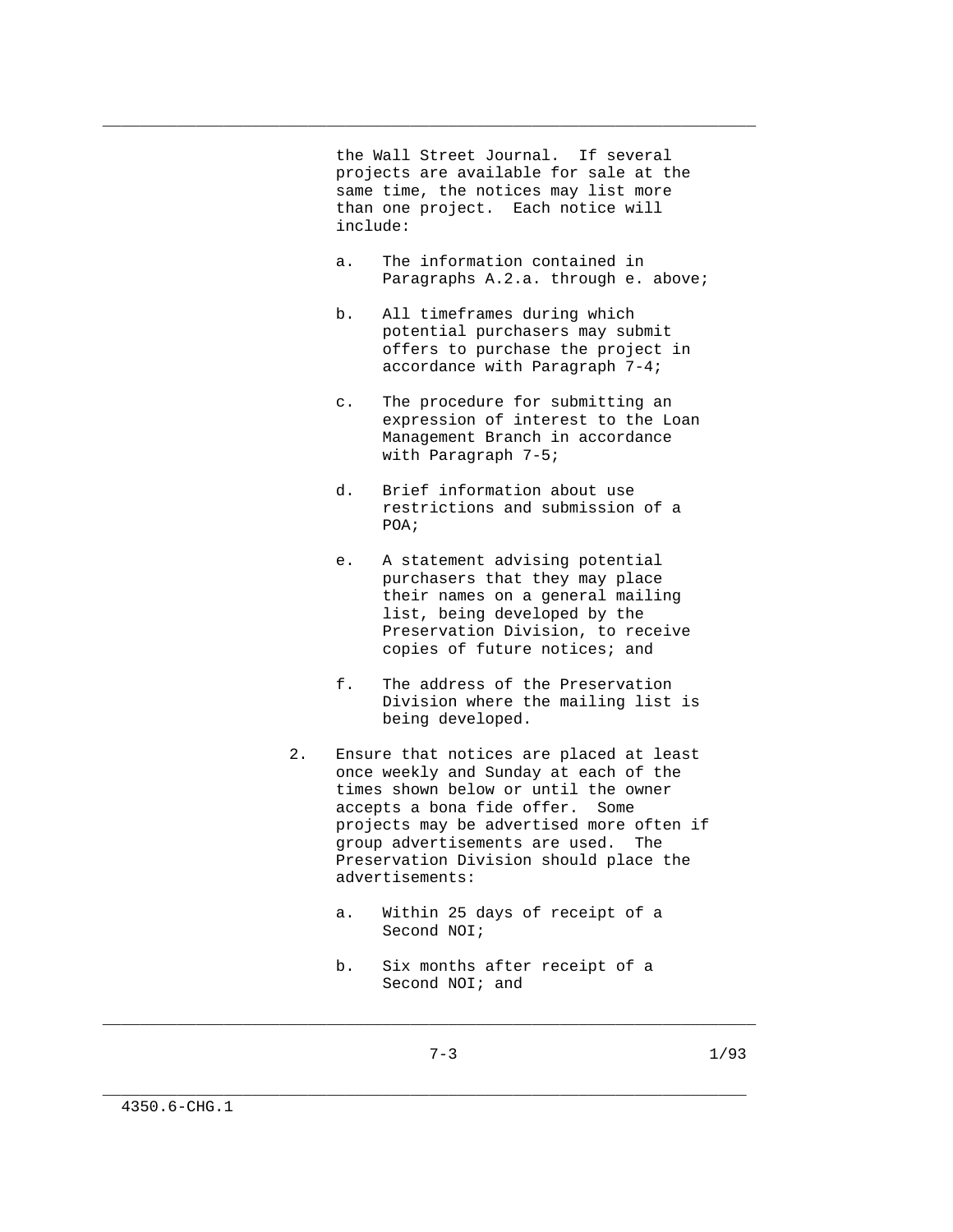- c. 12 months after receipt of a Second NOI.
	- 3. Place notices in the local minority newspapers and newsletters in the project area at the times and manner shown in Paragraphs B.1. and 2. above.

- 4. When appropriate, place notices in the national edition of the Wall Street Journal or other national newspapers in the same manner as specified in Paragraphs B.1. and 2. above. Generally, national advertisements will be used only for large projects that will generate more than local interest and when group notices are used.
- 5. Send the mailing list, developed in accordance with Paragraph B.1.e. above, to appropriate Loan Management staff.
- C. Within five days of receiving the information from the Loan Management Branch, the RIS will mail notices that provide the information shown in Paragraphs A.2.a. through e. above, in the form of Appendix 7-2, Notification to Nonprofit Organizations of the Availability For Sale of a Multifamily Housing Project, to the following organizations:
	- 1. Any known Resident Council (RC), community-based nonprofit organization or housing sponsor in the project's community;
	- 2. Other nonprofit organizations; and
	- 3. Nonprofit clearinghouse networks.
- D. Owners may use any other means they wish to advertise the project. If the owner uses a broker, the costs may not be included as allowable costs in the POA. However, the broker may be paid by the owner from the net proceeds of the sale.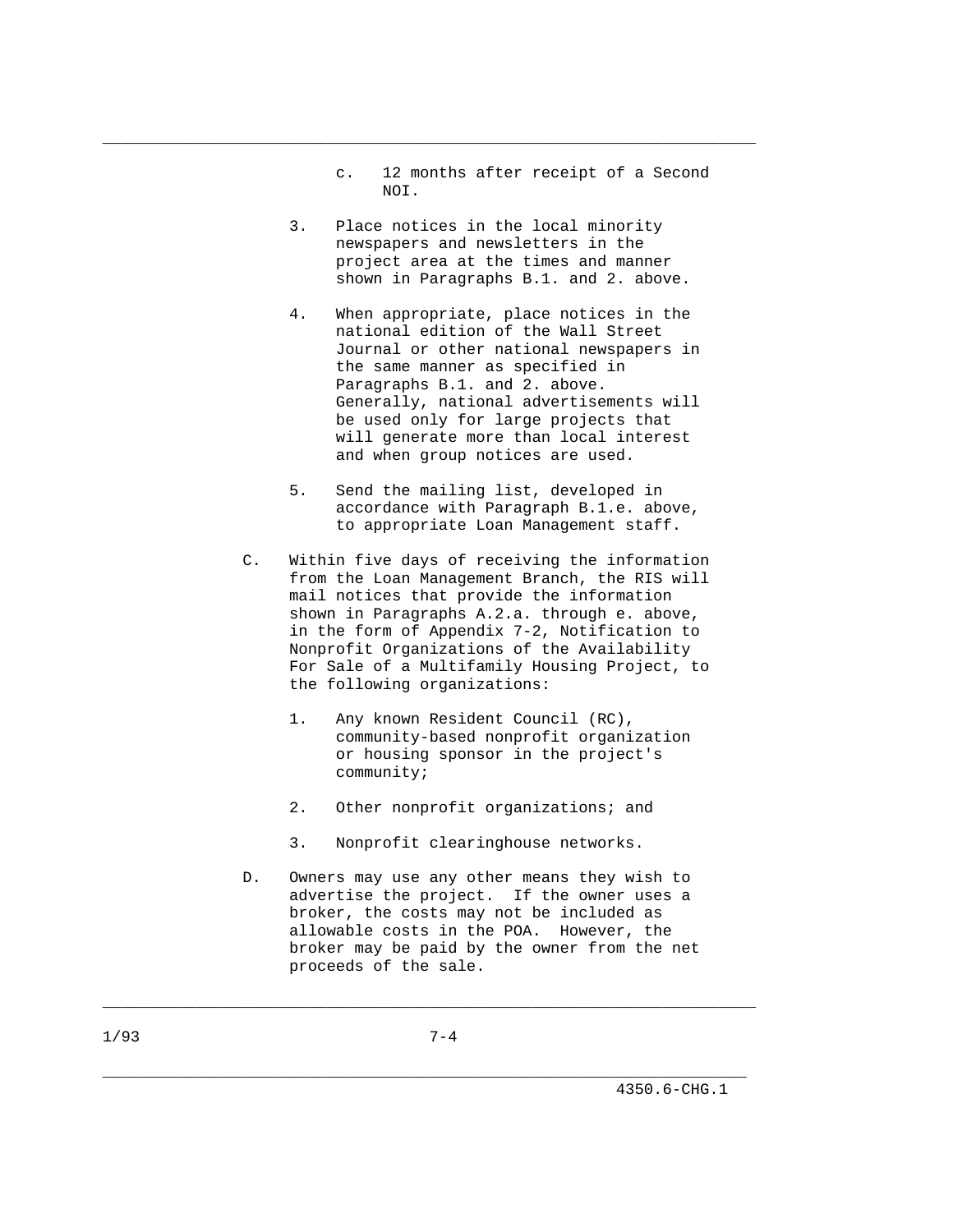7-4. Attempt to Sell the Project. Owners may accept bona fide offers, in accordance with Paragraph 7-8, only from certain categories of purchasers during the timeframes shown below. Except for RCs which purchase the project by prepaying the mortgage with a grant under a Resident Homeownership Program, all purchasers will be required to maintain the low-income affordability restrictions for the remaining useful life of the project,

\_\_\_\_\_\_\_\_\_\_\_\_\_\_\_\_\_\_\_\_\_\_\_\_\_\_\_\_\_\_\_\_\_\_\_\_\_\_\_\_\_\_\_\_\_\_\_\_\_\_\_\_\_\_\_\_\_\_\_\_\_\_\_\_\_\_\_\_\_\_

- A. Offer For Sale to Specific Priority Purchasers. For the first six-month period beginning on the date that HUD receives a complete and accurate Second NOI reflecting the owner's intention to sell the project, the owner may accept a bona fide offer only from:
	- 1. A RC that is organized to develop and implement a Resident Homeownership Program in accordance with Chapter 9. The RC must demonstrate that tenants representing at least 50 percent of all units and 75 percent of the occupied units, have expressed an interest in participating in the Resident Homeownership Program to be developed by the RC. They must evidence this interest by submitting a certified list of project tenants who have shown an interest in participating. A RC seeking to purchase the project as a Limited Equity Cooperative, whether it assumes the mortgage or receives a grant to pay off the mortgage, will be treated as a RC seeking to purchase under a Resident Homeownership Program.
	- 2. A RC incorporated as a nonprofit organization intending to purchase the project and retain it as rental housing. The RC may demonstrate, by a resolution of the Board of Directors and a petition signed by tenants representing a majority of the occupied units, that it has the support of a majority of the tenants.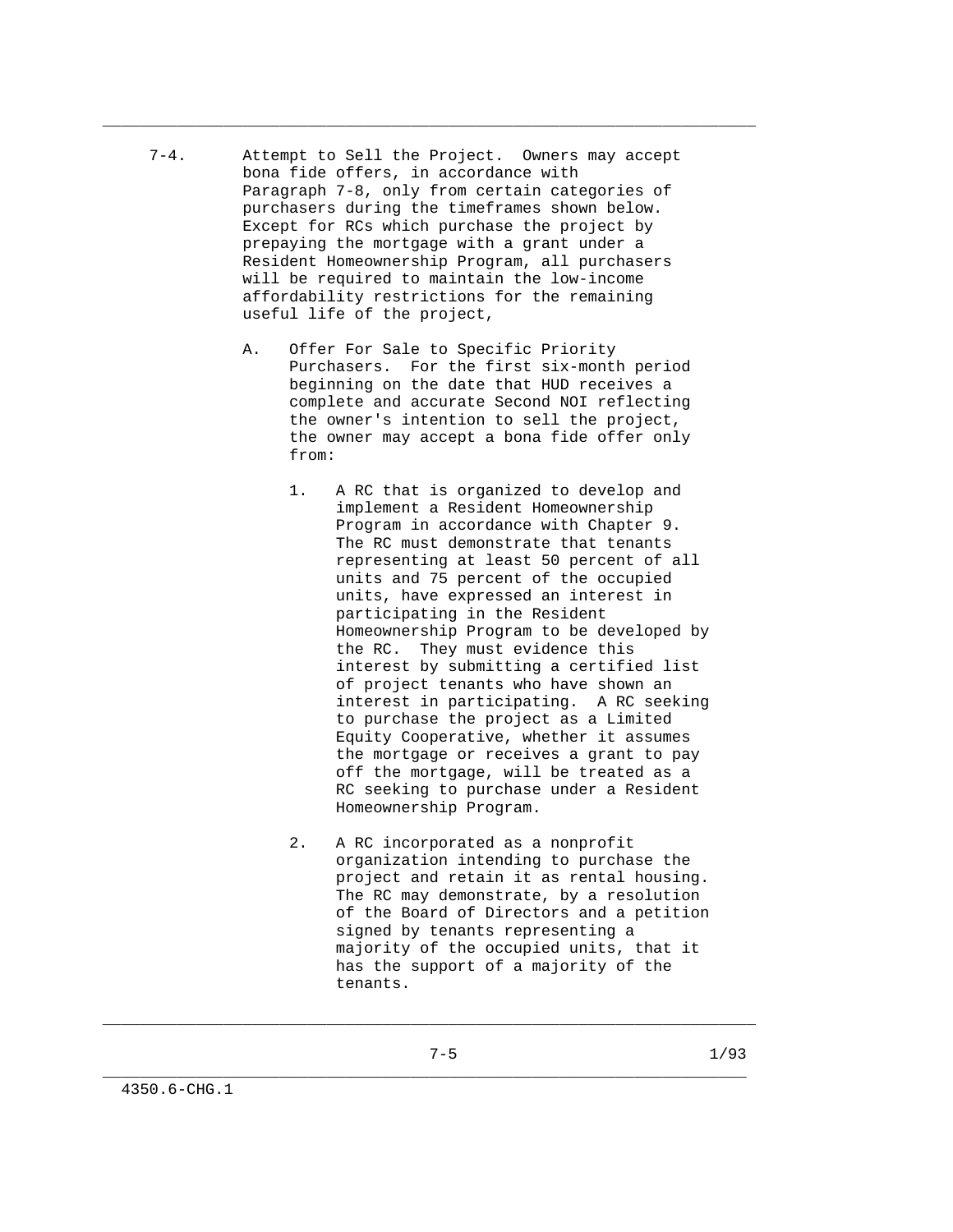3. A qualified community-based nonprofit organization, as defined in Chapter 1, Paragraph 1-15. Such groups may demonstrate by a resolution of the RC (if one exists) and a petition signed by tenants representing a majority of the occupied units that it has the support of a majority of the tenants. These groups may only purchase the project to use as rental housing.

\_\_\_\_\_\_\_\_\_\_\_\_\_\_\_\_\_\_\_\_\_\_\_\_\_\_\_\_\_\_\_\_\_\_\_\_\_\_\_\_\_\_\_\_\_\_\_\_\_\_\_\_\_\_\_\_\_\_\_\_\_\_\_\_\_\_\_\_\_\_

- B. Offer For Sale to All Priority Purchasers. For the second six-month period, an owner may also accept an offer from a State or local housing agency or any other nonprofit organization that agrees to maintain the low-income affordability restrictions for the remaining useful life of the project.
- C. Offer For Sale to All Qualified Purchasers. During the next three-month period, the owner may offer the project for sale to any qualified purchaser.
- 7-5. Expression of Interest.
	- A. Priority Purchasers. During the initial 12-month period, any priority purchaser seeking to make an offer to purchase the project must submit a written expression of interest (EOI) to the Loan Management Branch. The EOI from priority purchasers must contain all of the following:
		- 1. A statement identifying the priority purchaser as a RC, a nonprofit organization (whether or not community-based), or a State or local government agency;
		- 2. If the purchaser is a RC or a nonprofit organization, a copy of its articles of incorporation, charter or bylaws, and a list of officers or directors;
		- 3. If the purchaser is a nonprofit organization, proof that the organization is, or has applied to be, a tax exempt organization under Section 501(c) of the Internal Revenue Code;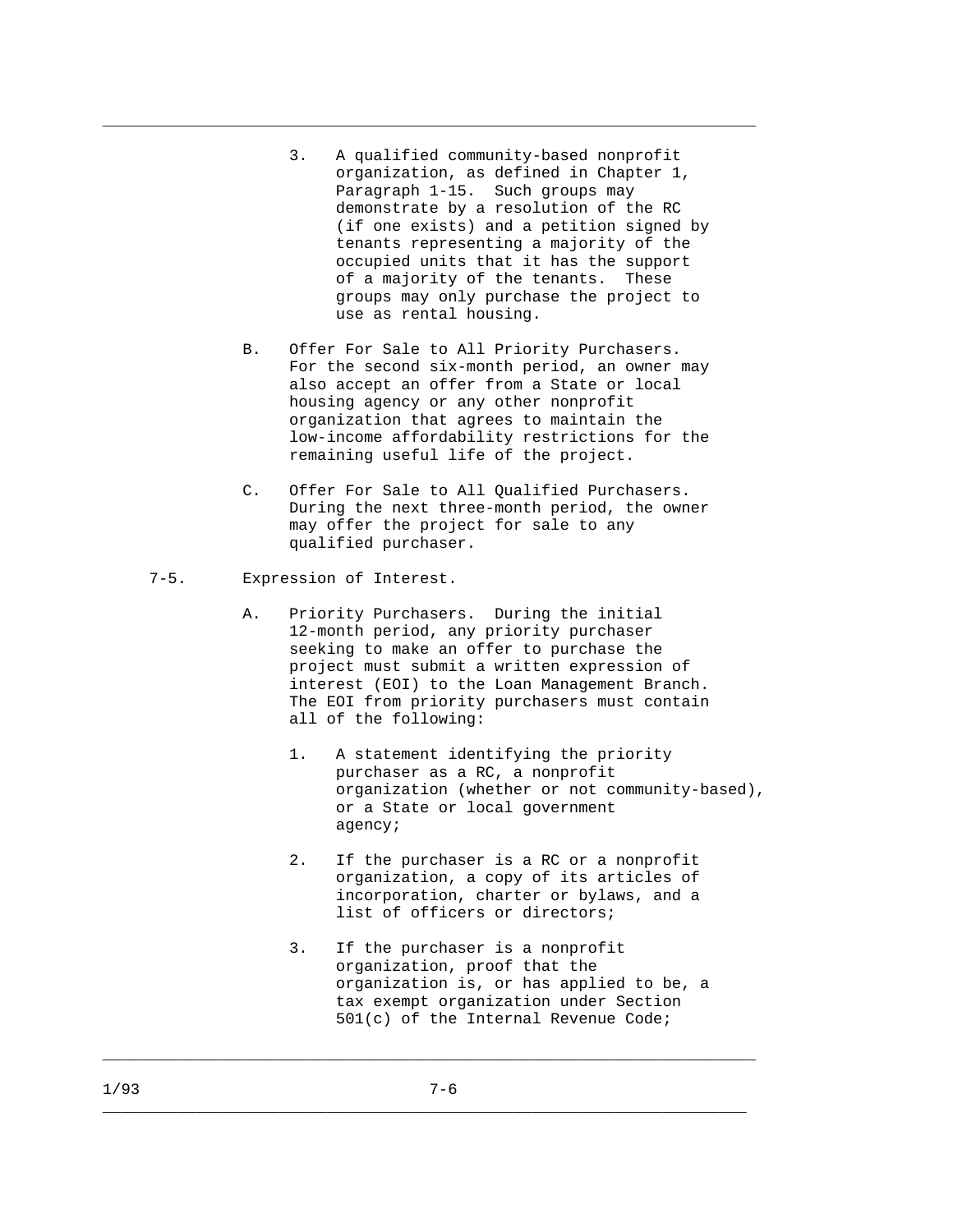4. A statement as to whether the purchaser is affiliated with any other entity for purposes of purchasing the project; and

\_\_\_\_\_\_\_\_\_\_\_\_\_\_\_\_\_\_\_\_\_\_\_\_\_\_\_\_\_\_\_\_\_\_\_\_\_\_\_\_\_\_\_\_\_\_\_\_\_\_\_\_\_\_\_\_\_\_\_\_\_\_\_\_\_\_\_\_\_\_

- 5. If applicable, a statement from a community-based nonprofit organization or State or local government indicating that a separate subsidiary has been established to purchase the project.
- B. Non-priority Purchasers. For-profit qualified purchasers are not required to submit written EOIs to HUD, but may do so if they wish. The EOI should contain all relevant information about the offering entity and include a statement as to whether any Low-Income Housing Tax Credits (LIHTCs) may be awarded in connection with the purchase of the project.
- 7-6. Information from HUD:
	- A. To Priority Purchasers. Within 30 days of receipt of each EOI from a priority purchaser, until a bona fide offer has been approved by HUD, Loan Management staff will:
		- 1. Determine the eligibility of the priority purchaser in accordance with Paragraph 7-4;
		- 2. Notify the owner in writing of the purchaser's EOI;
		- 3. Direct the owner to provide the potential purchaser with any relevant information necessary to complete the sale, including but not limited to: access to any expense analyses, operating income, and rehabilitation estimates for the project; and
		- 4. Provide the potential purchaser with: LOG date information sent

\_\_\_\_\_\_\_\_\_\_\_\_\_\_\_\_\_\_\_\_\_\_\_\_\_\_\_\_\_\_\_\_\_\_\_\_\_\_\_\_\_\_\_\_\_\_\_\_\_\_\_\_\_\_\_\_\_\_\_\_\_\_\_\_\_\_\_\_\_\_

 a. A list of all possible assistance available from HUD, in accordance with Paragraphs 8-17 and 8-21 to facilitate the transfer of the project;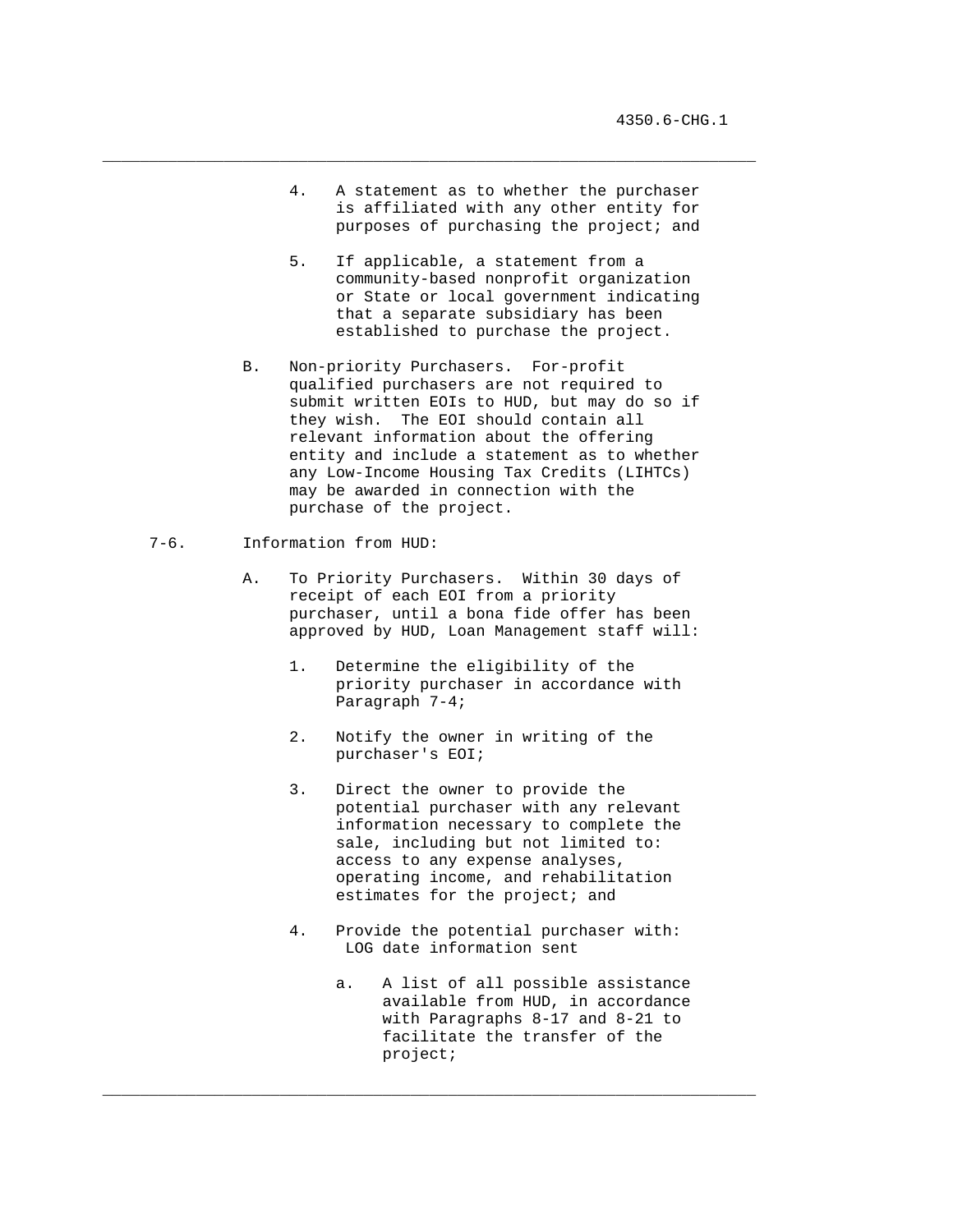4350.6-CHG.1

- b. Copies of all appraisal reports performed by HUD's or the owner's appraiser;
- c. Loan Management Branch's determination as to the priority status of the purchaser and whether it qualifies as a RC, community-based nonprofit organization or State or local government entity;
- d. Information about the level of the earnest money deposit required upon submission of a bona fide offer in accordance with the calculations computed using the worksheet in Appendix 7-1 or about the owner's waiver or an agreement to accept a reduced earnest money deposit in the Second NOI;
- e. A statement about its right to inspect the property; and
- f. Any other relevant financial information Loan Management Branch has about the project, including information the owner received in response to the Initial NOI.
- B. To Non-Priority Purchasers. If the Loan Management Branch receives an EOI from a for-profit purchaser, they must hold it until the end of the 12-month period. Loan Management staff should process the EOI only if the owner has not accepted a bona fide offer from a priority purchaser by the end of that period. At the end of the 12-month period, Loan Management staff will send the information listed in Paragraphs A.4.a. through f. above, with the exception of Paragraph 4.c.
- 7-7. Bona Fide and Other Offers. Any qualified purchaser, who is eligible to make an offer during the timeframes specified in Paragraph 7-4, may submit a bona fide offer to the owner and must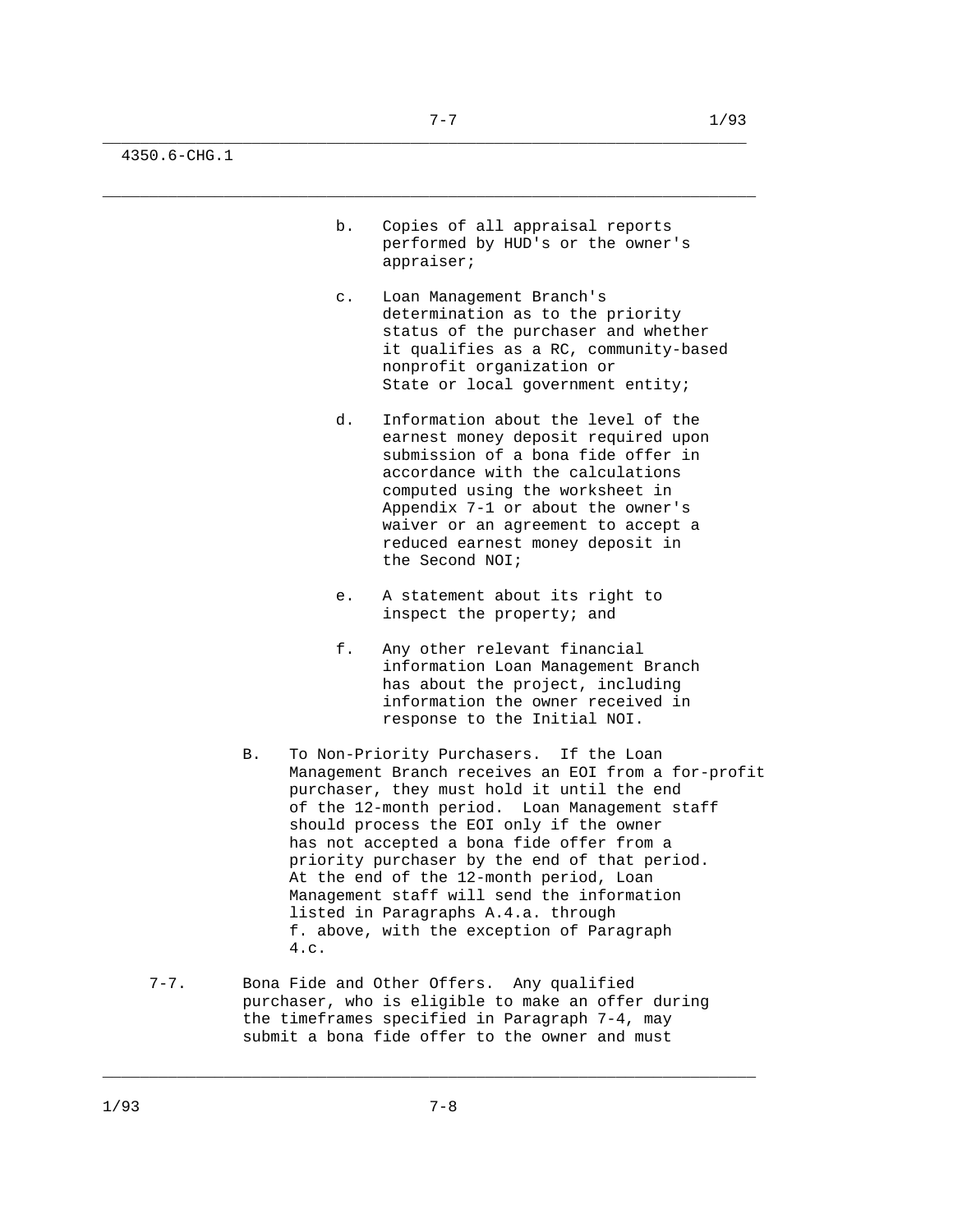submit a copy to the Loan Management Branch. Loan Management staff is not required to review all offers submitted by qualified purchasers. It must review only those offers accepted by the owner and maintain a file of the other offers to review in the event that questions arise about the manner in which the owner handled the acceptance. LOG date offer received In the case of mandatory sales, offers which are not bona fide may in some cases be acceptable in accordance with Paragraph B.2. below. A qualified purchaser may submit such an offer to the owner. However, the purchaser need not submit a copy of its offer to HUD because Loan Management staff is not required to maintain or review this type of offer to determine whether it is bona fide. If the owner accepts the offer, then Loan Management staff will review it, in accordance with Paragraph 7-9, to determine its acceptability. A bona fide offer must include:

\_\_\_\_\_\_\_\_\_\_\_\_\_\_\_\_\_\_\_\_\_\_\_\_\_\_\_\_\_\_\_\_\_\_\_\_\_\_\_\_\_\_\_\_\_\_\_\_\_\_\_\_\_\_\_\_\_\_\_\_\_\_\_\_\_\_\_\_\_

\_\_\_\_\_\_\_\_\_\_\_\_\_\_\_\_\_\_\_\_\_\_\_\_\_\_\_\_\_\_\_\_\_\_\_\_\_\_\_\_\_\_\_\_\_\_\_\_\_\_\_\_\_\_\_\_\_\_\_\_\_\_\_\_\_\_\_\_\_\_

- A. A Contract for Sale signed by the purchaser which includes a provision that acceptance of the contract by the owner is contingent upon Loan Management Branch's approval of the offer as a bona fide or otherwise acceptable offer and later approval of a POA.
- B. Offering Price.
	- 1. Voluntary Sale. The offering price may not exceed the TPV of the project.
	- 2. Mandatory Sale. The offering price of the project must equal the TPV. The owner may accept, at its option, an offer which is not bona fide because the offering price is lower than the TPV. For such an offer to be acceptable, it must meet all other conditions of a bona fide offer.
- C. An Earnest Money Deposit.
	- 1. Purchasers Other Than RCs Purchasing under a Resident Homeownership Program.

\_\_\_\_\_\_\_\_\_\_\_\_\_\_\_\_\_\_\_\_\_\_\_\_\_\_\_\_\_\_\_\_\_\_\_\_\_\_\_\_\_\_\_\_\_\_\_\_\_\_\_\_\_\_\_\_\_\_\_\_\_\_\_\_\_\_\_\_\_\_

 a. Purchasers must submit an earnest money deposit in the amount of the lowest of: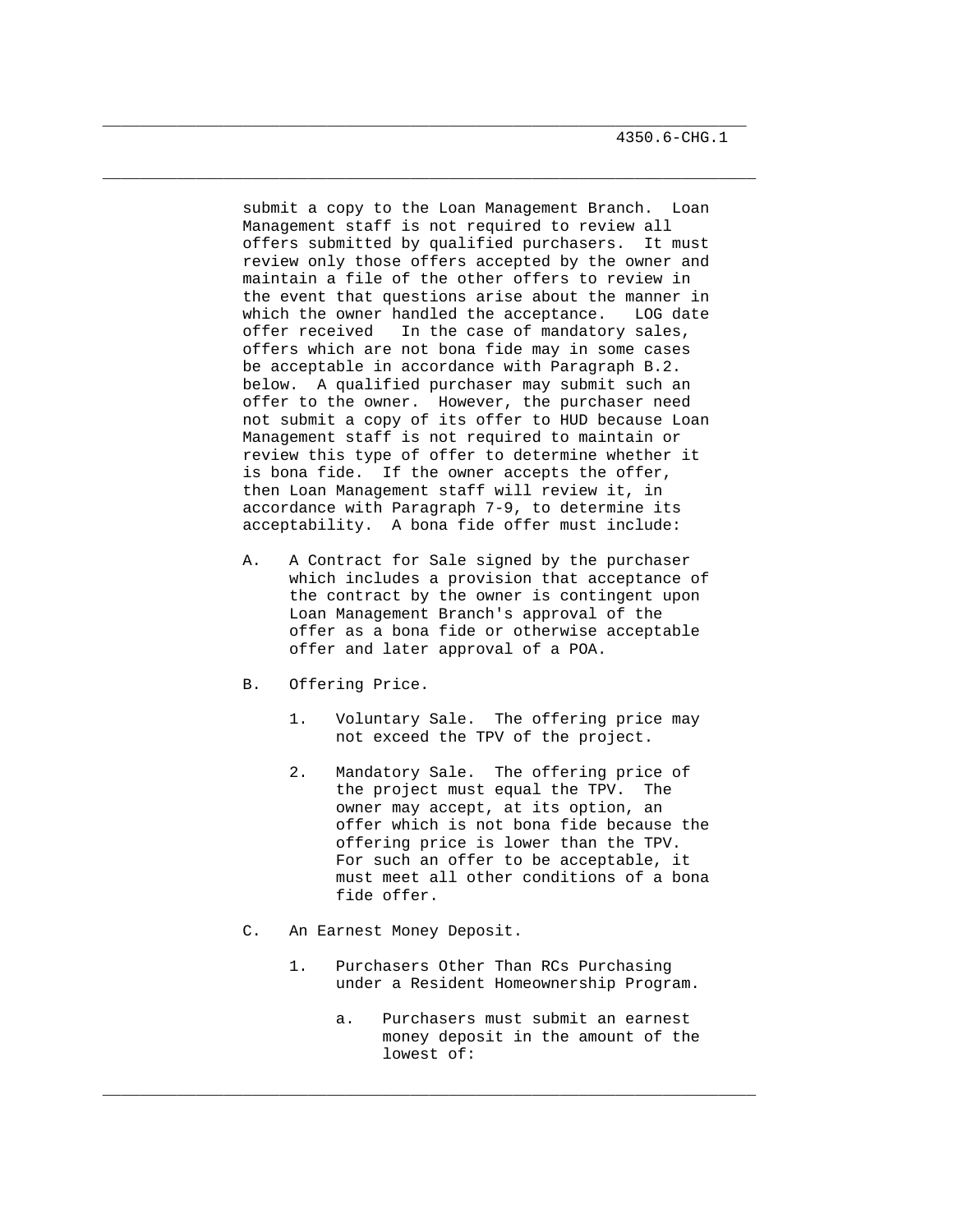4350.6-CHG.1

```
 i. one percent of TPV; 
ii. $50,000; or
```
- iii. \$500 per unit
- b. Loan Management staff should use the Earnest Money Deposit Worksheet, Appendix 7-1, to determine the amount of the required earnest money deposit if it has not been waived in accordance with Paragraph c. below.
- c. The owner, at its option, may waive all or part of the earnest money deposit in its Second NOI or during the sales process for all qualified purchasers except for RCs intending to purchase the project pursuant to a Resident Homeownership Program. If an owner decides to waive or decrease the amount of the earnest money deposit during a selling period, rather than with the Second NOI, the RIS must notify all potential purchasers that it contacted, in accordance with Paragraph 7-3.C., and Loan Management staff will notify the Preservation Division and all qualified purchasers who have already submitted EOIs. Future newspaper notices also must contain this information.
- 2. Resident Councils Purchasing under a Resident Homeownership Program.
	- a. RCs, purchasing under a Resident Homeownership Program, must submit an earnest money deposit of \$200 for each unit of the required 75 percent of the occupied units. Loan Management staff should use the Earnest Money Deposit Worksheet, Appendix 7-1, to determine the amount of the required earnest money deposit.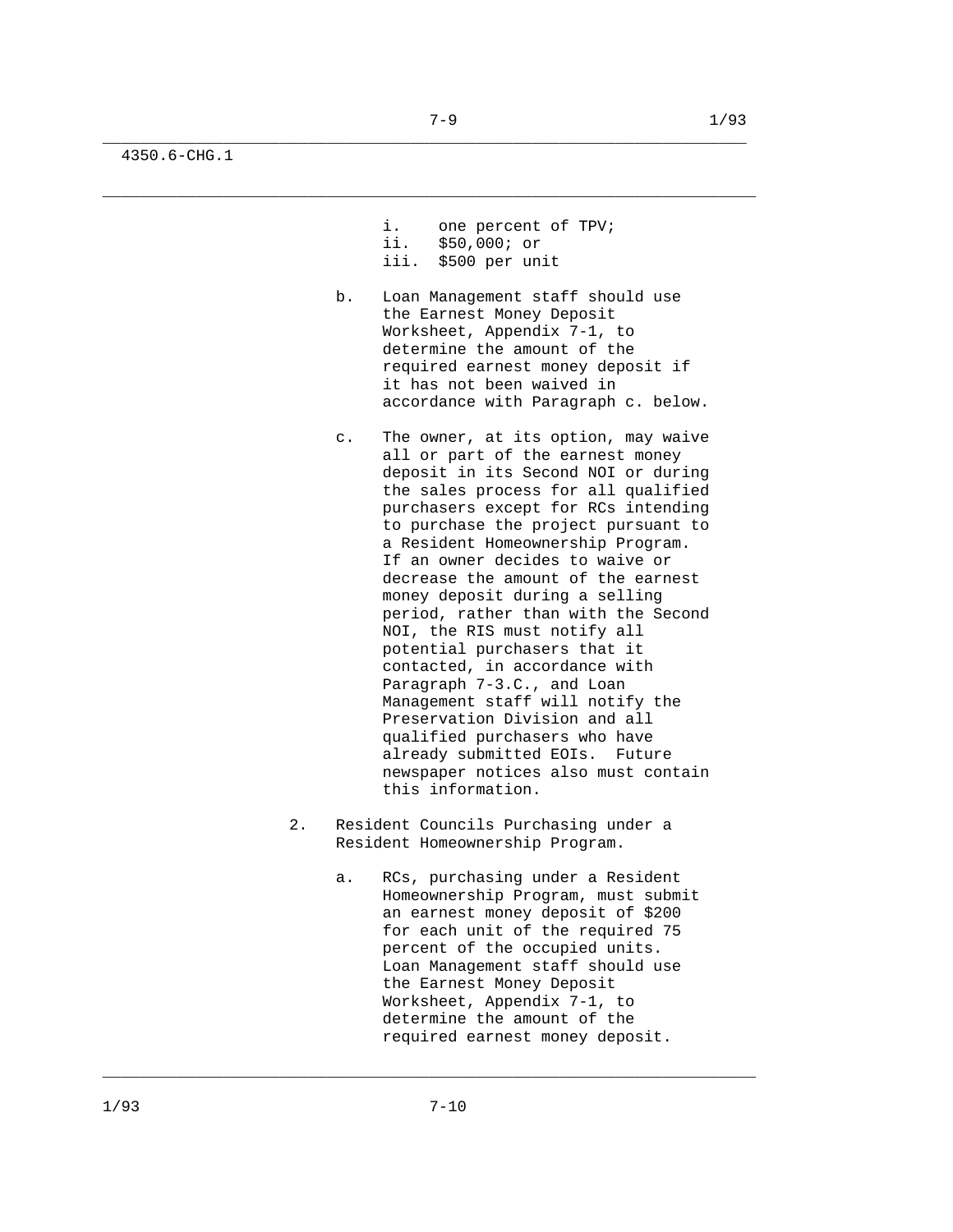- b. A waiver of the earnest money deposit is not allowed for RCs. However, the owner, at its option, may accept an assignment of the portion of the security deposits to be returned with a minimum of \$200 from each prospective purchasing tenant, in lieu of the earnest money deposit, if allowed by State and local law.
- D. A RC, purchasing under a Resident Homeownership Program, must identify itself as such. It must also submit a certified list of tenants who have expressed an interest in purchasing a unit and represent at least 50 percent of all units in the project AND 75 percent of the occupied units.

\_\_\_\_\_\_\_\_\_\_\_\_\_\_\_\_\_\_\_\_\_\_\_\_\_\_\_\_\_\_\_\_\_\_\_\_\_\_\_\_\_\_\_\_\_\_\_\_\_\_\_\_\_\_\_\_\_\_\_\_\_\_\_\_\_\_\_\_\_\_

- E. A RC or a community-based nonprofit organization intending to retain the project as rental housing must include a resolution of the RC, if one exists, or a petition signed by tenants representing a majority of the units in the project to demonstrate tenant support for the purchaser.
- 7-8. Receipt and Acceptance of an Offer.
	- A. Owner's Decision to Accept Offer.
		- 1. Voluntary Sale. The owner may accept any offer at or below the TPV. The owner is also free to reject any offer. Loan Management staff should tell owners whose Transfer Preservation Rent (TPR) exceed the Federal Cost Limit (FCL) that they may have to reduce the purchase price in order to achieve preservation project rents, as defined in Chapter 1, Paragraph 1-15, that do not exceed the FCL.
		- 2. Mandatory Sale. The owner is obligated to accept the first bona fide offer it receives to purchase the project unless an offer at a lower price has already been accepted. The owner is not obligated to accept any offer at less than the TPV.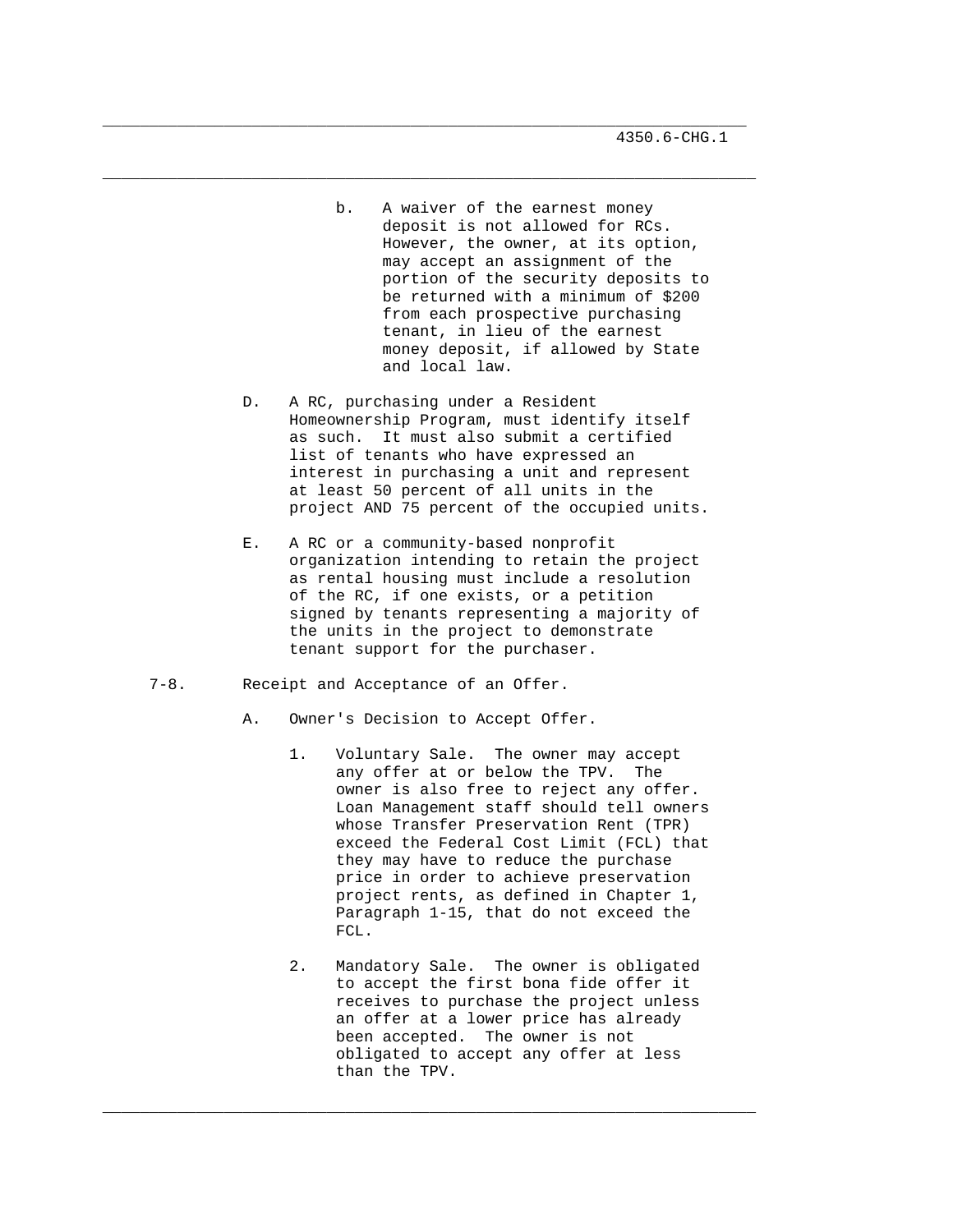\_\_\_\_\_\_\_\_\_\_\_\_\_\_\_\_\_\_\_\_\_\_\_\_\_\_\_\_\_\_\_\_\_\_\_\_\_\_\_\_\_\_\_\_\_\_\_\_\_\_\_\_\_\_\_\_\_\_\_\_\_\_\_\_\_\_\_\_\_\_

4350.6-CHG.1

- B. Purchase Price.
	- 1. Loan Management staff will use the purchase price to determine the level of incentives. The purchase price of the project shall not exceed the lower of TPV, or the purchaser's offering price if lower than TPV. Any residual receipts for the project, which are retained by the owner, must be deducted from the purchase price of the project.
	- 2. For example, if the offering price for the project is \$1,000,000 and there are \$20,000 of residual receipts being retained by the owner, the purchase price may not exceed \$980,000.
- C. Acceptance or Rejection of the Offer.
	- 1. Within 30 days of receipt of a bona fide offer, the owner must reject or accept the offer, conditioned upon HUD's certification that the offer is bona fide. For mandatory sales, the owner, at its option, may also accept any offer at less than the TPV so long as a bona fide offer has not already been received. In the latter case, the owner may choose to wait as long as it wishes to respond to the offer. However, if the owner accepts the offer, Loan Management staff must still review and determine whether the offer is acceptable.
	- 2. If an owner rejects an offer or Loan Management staff finds that the offer is not bona fide or not acceptable, the owner must return the earnest money deposit with the rejection letter.
	- 3. If an offer is rejected, it will continue to be considered an offer and the owner may notify the potential purchaser that the offer may be reactivated. The potential purchaser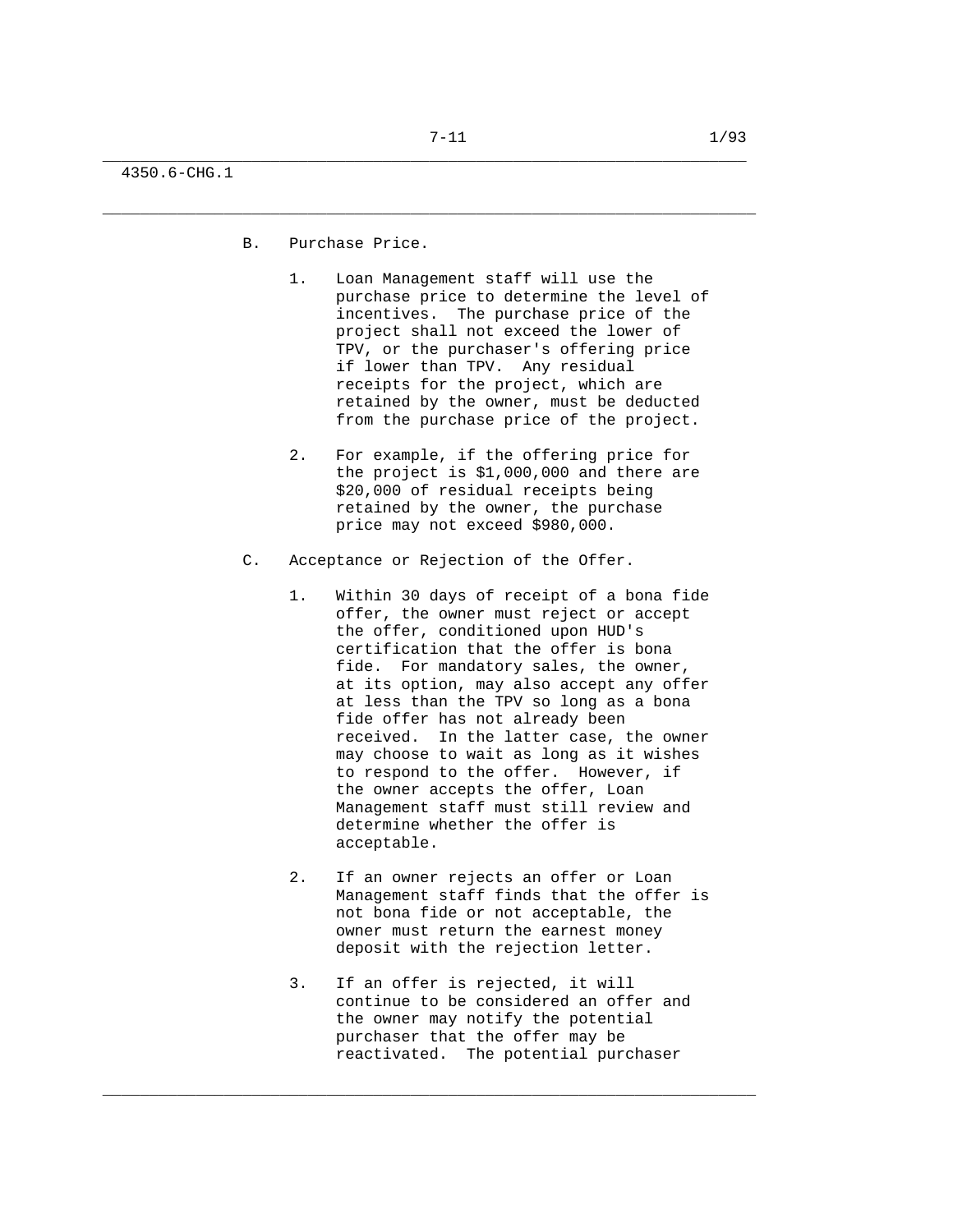may then choose to renew its offer. It may do so by resubmitting the earnest money deposit within 30 days of the owner's notification that the offer will be reactivated, or within 60 days if the offer is being reconsidered because another sales transaction was terminated.

7-9. HUD's Determination of Acceptability of Offer.

\_\_\_\_\_\_\_\_\_\_\_\_\_\_\_\_\_\_\_\_\_\_\_\_\_\_\_\_\_\_\_\_\_\_\_\_\_\_\_\_\_\_\_\_\_\_\_\_\_\_\_\_\_\_\_\_\_\_\_\_\_\_\_\_\_\_\_\_\_

\_\_\_\_\_\_\_\_\_\_\_\_\_\_\_\_\_\_\_\_\_\_\_\_\_\_\_\_\_\_\_\_\_\_\_\_\_\_\_\_\_\_\_\_\_\_\_\_\_\_\_\_\_\_\_\_\_\_\_\_\_\_\_\_\_\_\_\_\_\_

- A. Owner Submits Acceptance to HUD. The owner must notify the Loan Management Branch when it accepts an offer subject to HUD's certification that it is bona fide. LOG date owner accepted offer
- B. HUD's Review of the Offer. The Loan Management staff will review the offer to determine if it meets the requirements of a bona fide offer or is acceptable in accordance with Paragraph 7-7. Within 30 days of receipt of the owner's notice of acceptance, the Loan Management staff must notify the owner in writing to advise whether or not the offer is bona fide or acceptable. LOG date owner notified
	- 1. Loan Management's determination that an offer is bona fide or acceptable does not constitute an approval of the transaction, the POA, or the Transfer of Physical Assets.
	- 2. If the Loan Management staff determines that an offer is not bona fide nor acceptable and accordingly notifies the owner, the offer will be null and void. The letter to the owner must list the deficiencies which made the offer not acceptable. Loan Management staff must send a copy of the letter to the potential purchaser.
- 7-10. Final Acceptance of the Contract of Sale. Within ten days of receipt of HUD's determination that an offer may be accepted, the owner must send the potential purchaser a final acceptance of the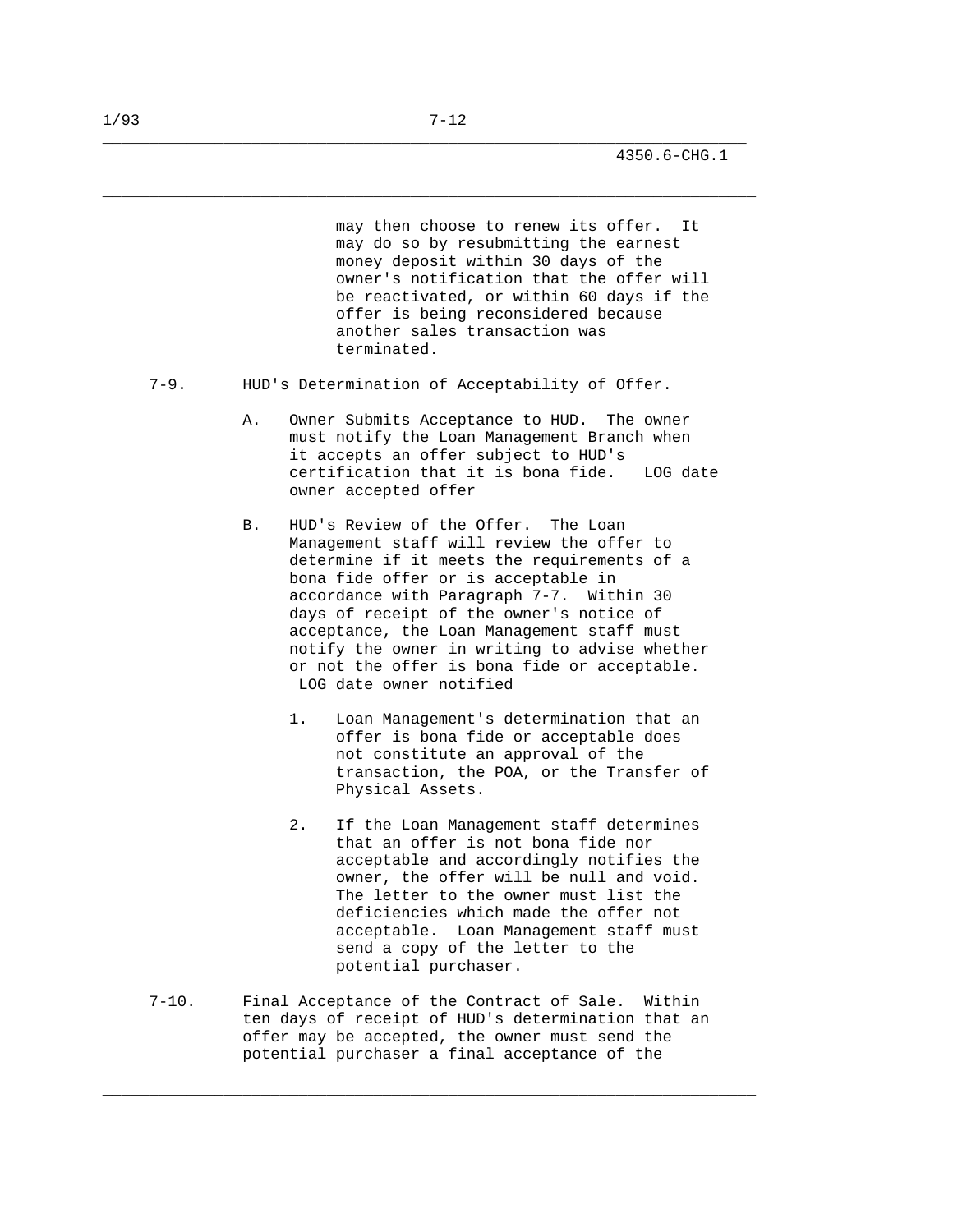\_\_\_\_\_\_\_\_\_\_\_\_\_\_\_\_\_\_\_\_\_\_\_\_\_\_\_\_\_\_\_\_\_\_\_\_\_\_\_\_\_\_\_\_\_\_\_\_\_\_\_\_\_\_\_\_\_\_\_\_\_\_\_\_\_\_\_\_\_\_

4350.6-CHG.1

 Contract for Sale, contingent upon satisfactory completion of the POA requirements referenced in Paragraph 7-11. The owner must also send the Loan Management Branch a copy of this letter. LOG date letter received

- 7-11. Submission of a Plan of Action. The owner and the purchaser must jointly submit a POA to the Loan Management Branch. The requirements for a POA and the conditions for approval are contained in Chapter 8, Sections A, C, and E. The POA must be submitted within the following timeframes:
	- A. Under the voluntary sales process, within six-months of acceptance of an offer by the owner; or
	- B. Under the mandatory sales process, within six months of the owner receiving an offer from the purchaser.
- 7-12. Failure to Consummate Sales Transactions. If an owner accepts an offer and the sales transaction is terminated for any reason, the owner must immediately notify the Loan Management Branch of the termination. Failure to close a transfer within 90 days of POA approval will be treated as a terminated sales transaction, and the provisions of Paragraph 7-8.C.3. must be followed. Previous offerors who were rejected due to the acceptance of the offer will be notified by the owner of the renewed availability of the project for sale and will be given a minimum of 60 days to resubmit an offer in accordance with Paragraphs A. and B. below. The time period in which the sales transaction fell through will determine what action the Loan Management Branch must take.
	- A. Sales Transaction was Terminated During 15-Month Offering Period. The owner must resume offering the project for sale and accepting offers for the remainder of the 15-month period in accordance with Paragraph 7-4 or 60 days, whichever is longer.
	- B. Sales Transaction was Terminated after the 15-Month Offering Period. The owner must offer the project for sale for an additional 60-day period.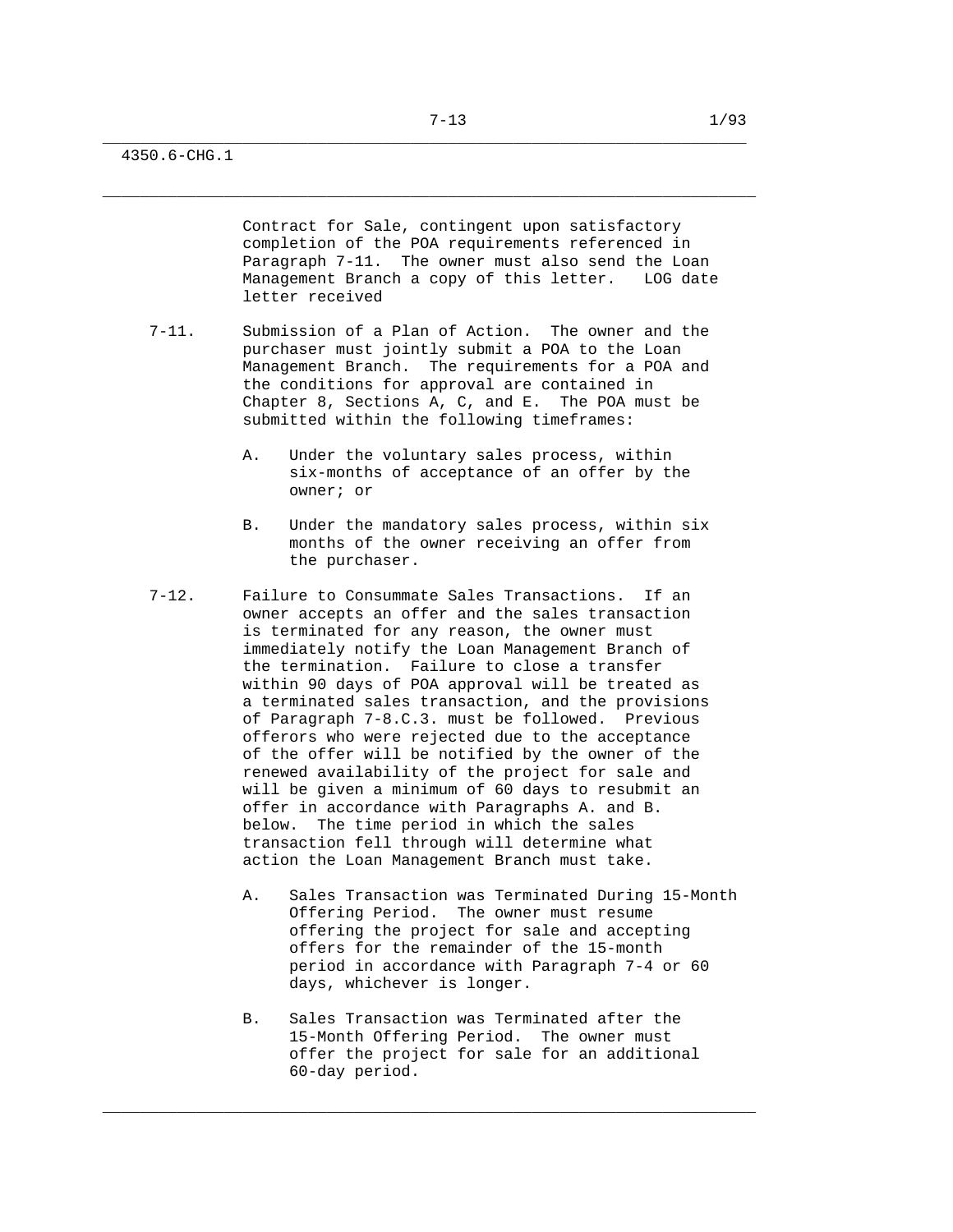\_\_\_\_\_\_\_\_\_\_\_\_\_\_\_\_\_\_\_\_\_\_\_\_\_\_\_\_\_\_\_\_\_\_\_\_\_\_\_\_\_\_\_\_\_\_\_\_\_\_\_\_\_\_\_\_\_\_\_\_\_\_\_\_\_\_\_\_\_\_

- 7-13. Acceptance of Subsequent Offers. Offers received under the provisions of Paragraph 7-12 will be handled in the same manner as offers received in accordance with Paragraphs 7-4 through 7-11. However, if a sales transaction for a project advertised in accordance with 7-12.B. is terminated because a sale was not closed within 90-days after POA approval, due to circumstances wholly beyond the owner's control, the provisions of Paragraph 7-15 will apply. If the sale was not closed due to circumstances wholly or partially within the owner's control, the project must be offered for sale in accordance with Paragraph 7-12.B.
- 7-14. If there is no Purchase of the Project.
	- A. Voluntary Sale:
		- 1. Owner Decides to Retain Project with Incentives.
			- a. If the owner makes the decision to retain the project within six months of receiving the information from HUD in accordance with Paragraph 5-11, it may submit a POA for incentives in accordance with Chapter 8, Sections C and D within that six month period. LOG date received
			- b. If the owner does not receive, or receives but does not accept a bona fide offer within the sixth to the fifteenth month of the offering period, it may, after waiting an additional six months, submit a new Initial NOI to request incentives to retain the project and extend the low-income affordability restrictions. LOG renewed eligibility

\_\_\_\_\_\_\_\_\_\_\_\_\_\_\_\_\_\_\_\_\_\_\_\_\_\_\_\_\_\_\_\_\_\_\_\_\_\_\_\_\_\_\_\_\_\_\_\_\_\_\_\_\_\_\_\_\_\_\_\_\_\_\_\_\_\_\_\_\_\_

7-15 1/93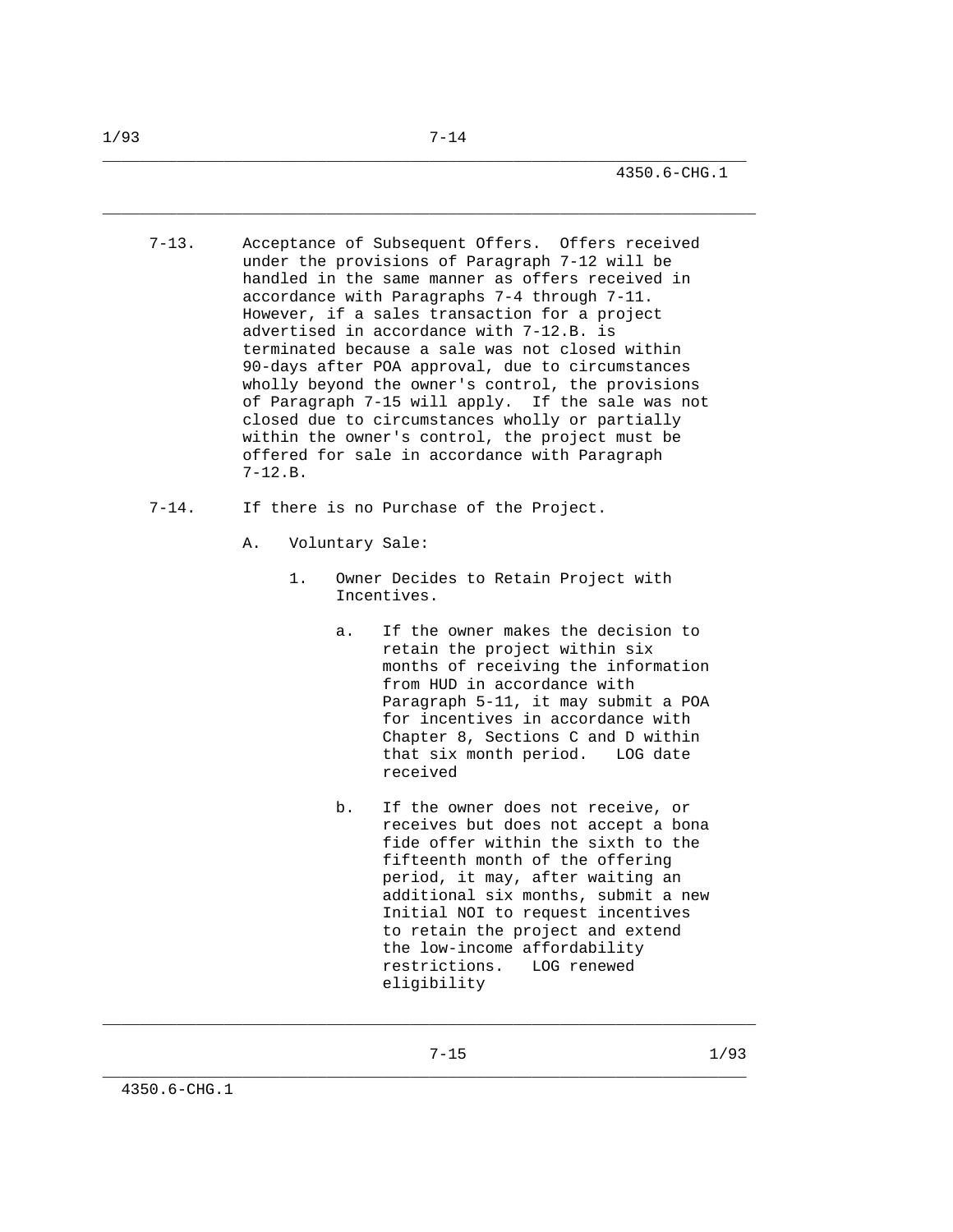2. Owner Decides to Prepay Project.

\_\_\_\_\_\_\_\_\_\_\_\_\_\_\_\_\_\_\_\_\_\_\_\_\_\_\_\_\_\_\_\_\_\_\_\_\_\_\_\_\_\_\_\_\_\_\_\_\_\_\_\_\_\_\_\_\_\_\_\_\_\_\_\_\_\_\_\_\_\_

- a. If the owner does not receive a bona fide offer to purchase the project within the 15-month offering period, it may, at its option, prepay the mortgage and terminate the low-income affordability restrictions;
- b. An owner, who meets the criteria of Paragraph 2.a. above and wishes to prepay its mortgage, must submit its written request to the mortgagee with a copy to the Loan Management Branch. LOG date request received . If it is a HUD-held mortgage, the owner will write to the Multifamily Notes Servicing Branch in Headquarters in lieu of the mortgagee. The letter will notify them of the date of anticipated pay-out and request the pay-off amount. The Loan Management Branch will notify the Preservation Division that they have received the request and recommend approval. The mortgagee or Multifamily Notes Servicing Branch must obtain approval from the Preservation Division before sending a reply to the owner. Loan Management Branch will accept prepayment in accordance with Chapter 11. The termination of the low-income affordability restrictions is subject to compliance with the provisions of Chapter 10 covering displaced tenants.
- 3. The owner's final alternative is to allow the Initial NOI to lapse and do nothing.
- B. Mandatory Sale: If an owner does not receive a bona fide offer within the 15-month offering period, it may, at its option: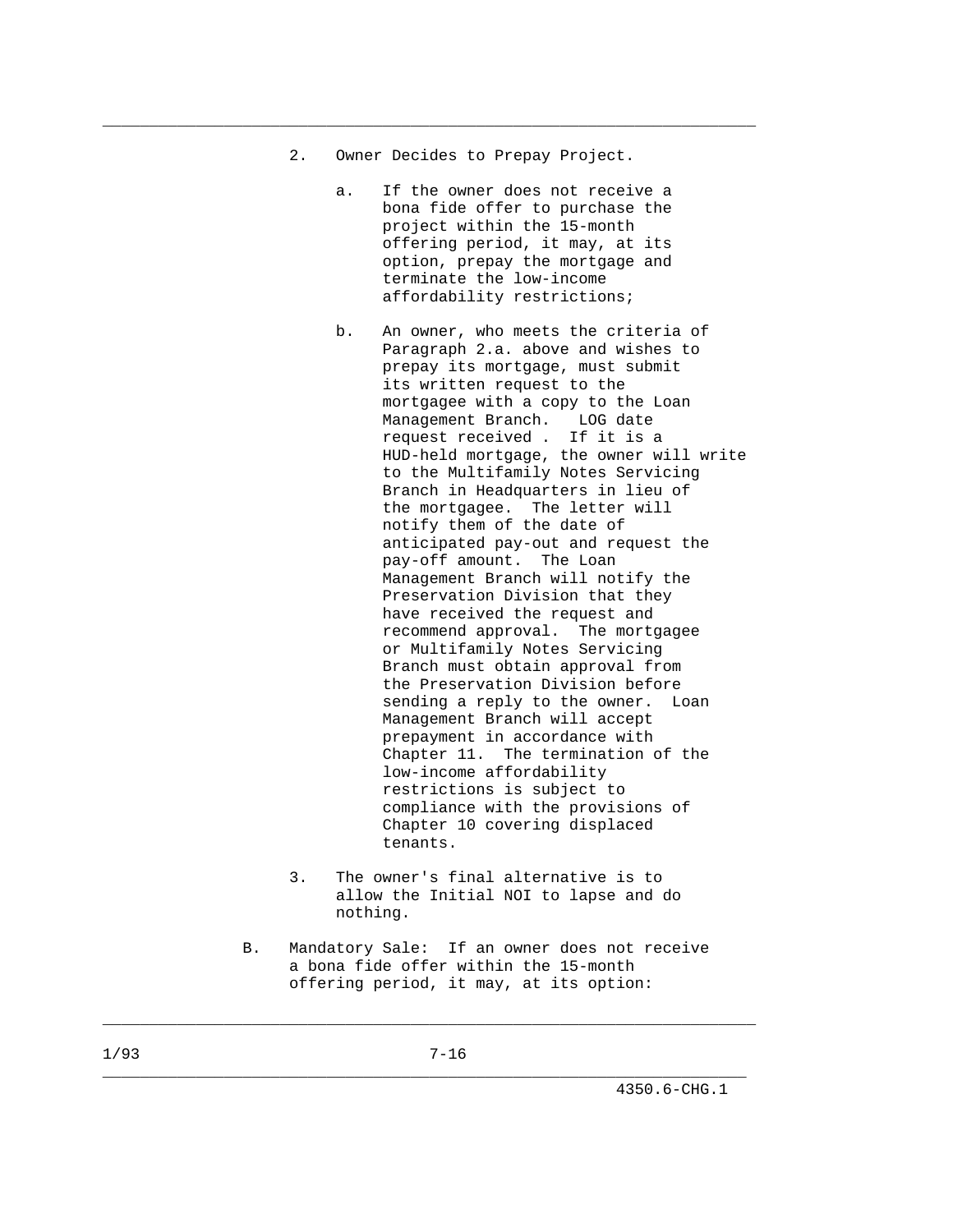1. Prepay the mortgage and terminate the low-income affordability restrictions. An owner, who meets the above criteria and wishes to prepay its mortgage, must submit a written request to the mortgagee with a copy to the Loan Management Branch. LOG request received . If it is a HUD-held mortgage, the owner will write to the Multifamily Notes Servicing Branch in Headquarters in lieu of the mortgagee. The letter will notify them of the date of anticipated pay-out and request the pay-off amount. Loan Management Branch will notify the Preservation Division that the request has been received and recommend approval. The mortgagee or Multifamily Notes Servicing Branch must obtain approval from the Preservation Division before sending a reply to the owner. The Loan Management Branch will accept approval in accordance with Chapter 11. The termination of low-income affordability restrictions is subject to compliance with the provisions of Chapter 10 covering displaced tenants.

\_\_\_\_\_\_\_\_\_\_\_\_\_\_\_\_\_\_\_\_\_\_\_\_\_\_\_\_\_\_\_\_\_\_\_\_\_\_\_\_\_\_\_\_\_\_\_\_\_\_\_\_\_\_\_\_\_\_\_\_\_\_\_\_\_\_\_\_\_\_

- 2. After waiting an additional six months, submit a new Initial NOI to request incentives to retain or sell the project in accordance with Chapter 3. LOG expiration of six months ; or
- 3. The owner's final alternative is to allow the Initial NOI to lapse and do nothing.
- 7-15. Termination of Low-Income Affordability Restrictions Due to Not Closing the Sale. If the owner accepts an offer submitted during the 60-day period specified in Paragraph 7-12.B., jointly submits a POA with the purchaser, and does not consummate the sale within 90 days of HUD's approval of the POA due to circumstances wholly beyond its control, the owner may prepay the mortgage and terminate the low-income affordability restrictions. Prepayment will be accepted in accordance with Chapter 11. The

\_\_\_\_\_\_\_\_\_\_\_\_\_\_\_\_\_\_\_\_\_\_\_\_\_\_\_\_\_\_\_\_\_\_\_\_\_\_\_\_\_\_\_\_\_\_\_\_\_\_\_\_\_\_\_\_\_\_\_\_\_\_\_\_\_\_\_\_\_\_